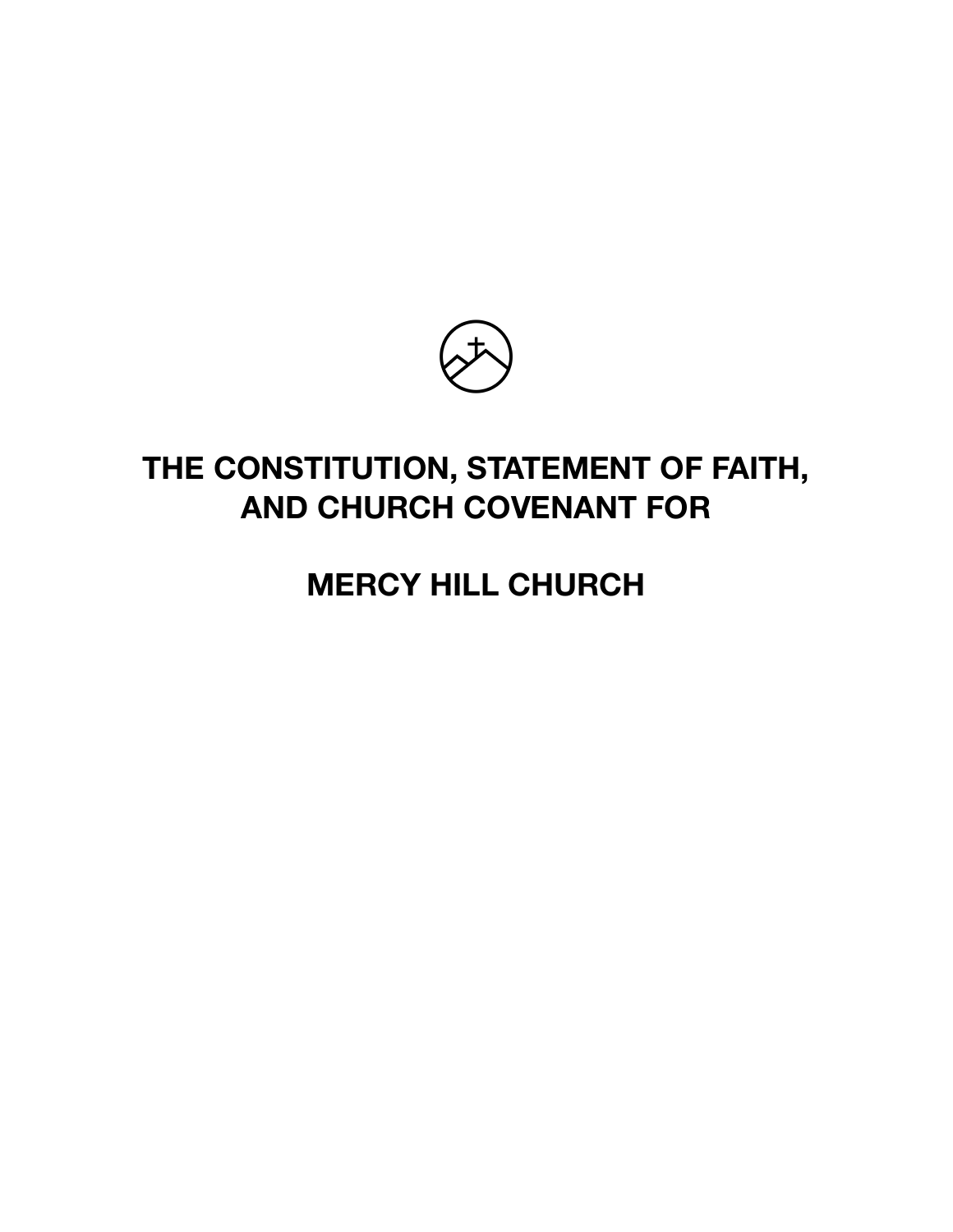# **TABLE OF CONTENTS**

| <b>CONSTITUTION AND BYLAWS</b>       | $\overline{2}$ |
|--------------------------------------|----------------|
| <b>PREAMBLE</b>                      | $\overline{2}$ |
| <b>ARTICLE 1-NAME</b>                | $\overline{2}$ |
| <b>ARTICLE 2-PURPOSE</b>             | $\overline{2}$ |
| <b>ARTICLE 3-AFFILIATION</b>         | $\overline{2}$ |
| <b>ARTICLE 4-ARTICLES OF FAITH</b>   | $\overline{2}$ |
| <b>ARTICLE 5-MEMBERSHIP</b>          | 3              |
| <b>ARTICLE 6-MEETINGS</b>            | $\overline{4}$ |
| <b>ARTICLE 7-GOVERNMENT</b>          | 5              |
| <b>ARTICLE 8-ADMINISTRATION</b>      | $\overline{7}$ |
| <b>ARTICLE 9-AMENDMENTS</b>          | 8              |
| <b>ARTICLE 10-DISPUTE RESOLUTION</b> | 9              |
| <b>ARTICLE 11-INDEMNIFICATION</b>    | 9              |
| <b>ARTICLE 12-DISSOLUTION</b>        | 9              |
| <b>STATEMENT OF FAITH</b>            | 10             |
| <b>CHURCH COVENANT</b>               | 12             |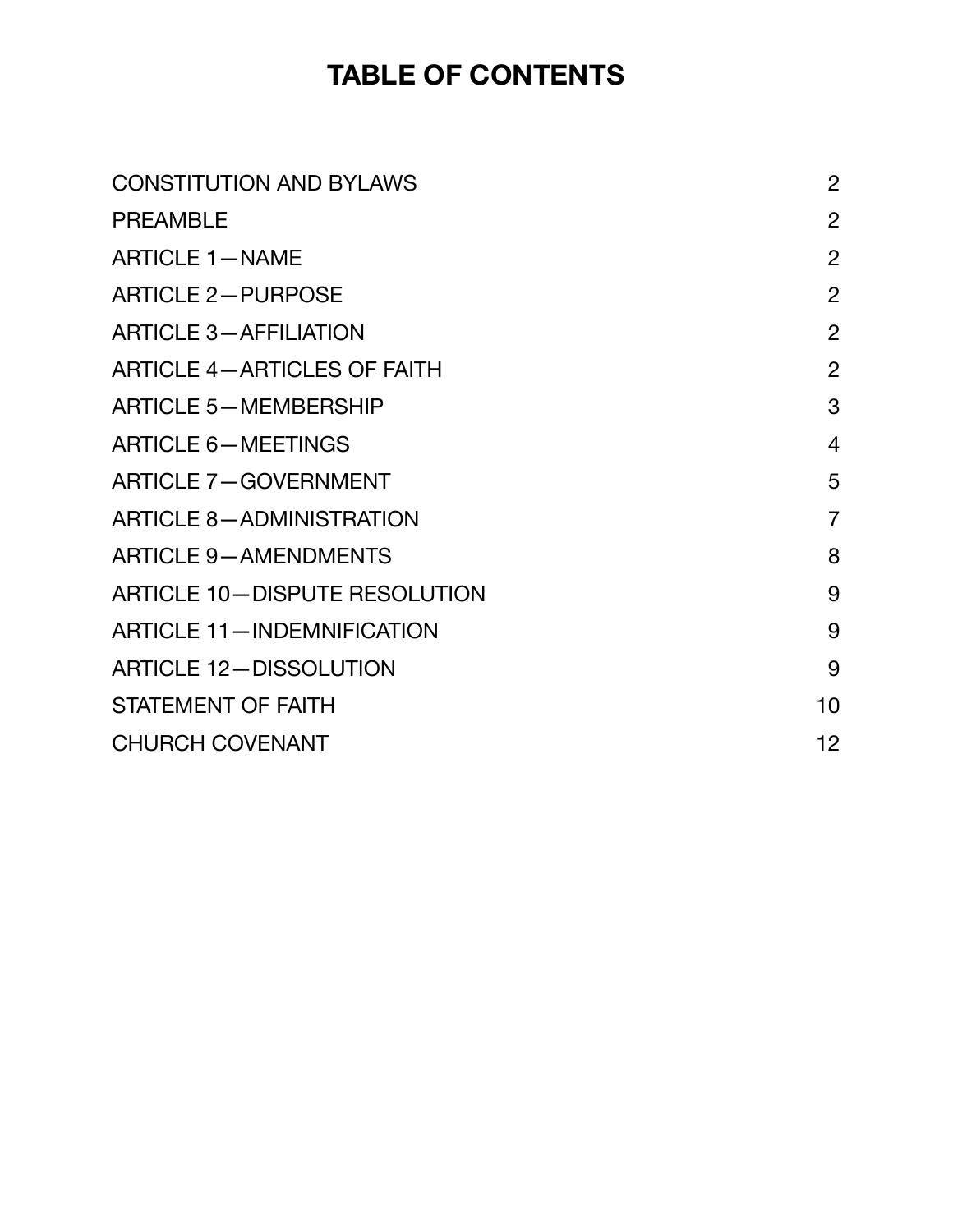# <span id="page-2-0"></span>**CONSTITUTION AND BYLAWS**

# <span id="page-2-1"></span>**PREAMBLE**

Since it pleased Almighty God, by his Holy Spirit, to call some of his servants to unite here in Port Austin, Michigan, under the name Mercy Hill Church to worship God and to spread the gospel of Jesus Christ, we, the members of Mercy Hill Church adopt this constitution and bylaws as our articles of governance, to be interpreted at all times to reflect the character of Jesus Christ and bring him glory, as revealed in the Holy Bible and articulated in the Statement of Faith and Covenant of this church.

# <span id="page-2-2"></span>**ARTICLE 1—NAME**

1.1. This church shall be known as: Mercy Hill Church. A Michigan Ecclesiastical Corporation, situation in Port Austin, Michigan.

# <span id="page-2-3"></span>**ARTICLE 2—PURPOSE**

- 2.1. This church exists by the grace of God and for the glory of God, which shall be the ultimate purpose in all its activities.
- 2.2. This church glorifies God by loving him and obeying his commands through:
	- worshipping him;
	- equipping the saints through Bible instruction and study;
	- proclaiming the gospel of Jesus Christ through preaching and personal evangelism, and any other means consistent with the teachings of the Bible;
	- encouraging, supporting, and participating in local, domestic, and international missions work;
	- administering the ordinances of baptism and the Lord's Supper;
	- encouraging biblical fellowship among believers;
	- serving other individuals, families, and churches by providing for physical, emotional, and spiritual needs;
	- and encouraging fellow churches to biblical faithfulness and purity.

# <span id="page-2-4"></span>**ARTICLE 3—AFFILIATION**

3.1. Mercy Hill Church operates as an independent church with its own governance structure. To further its purposes, however, the church may affiliate with any like-minded churches, associations, or denominations.

# <span id="page-2-5"></span>**ARTICLE 4—ARTICLES OF FAITH**

- 4.1 Our Statement of Faith, based on the historic New Hampshire Confession of 1853, highlights and summarizes beliefs we deem as essential to membership of this local body and faithfulness to our Lord. Along with this, we joyfully stand alongside our brothers and sisters in Christ throughout the ages in affirming the Apostles' Creed (2nd Century), the Nicene Creed (325 and 381), the London Confession (1689), and the Baptist Faith and Message (2000).
- 4.2 Furthermore, we affirm the Chicago Statement on Biblical Inerrancy (1978), the Danvers Statement on Biblical Manhood and Womanhood (1987), and the Nashville Statement on Biblical Sexuality (2017).
- 4.3 Our church Covenant is equal parts promise, summary of expectations, ethical statements, and biblical standards. In it we summarize how God intends for us to live together as citizens of his kingdom. Our acceptance of this document follows the practice of believers throughout the centuries who have pledged to God and one another to live out the gospel in community.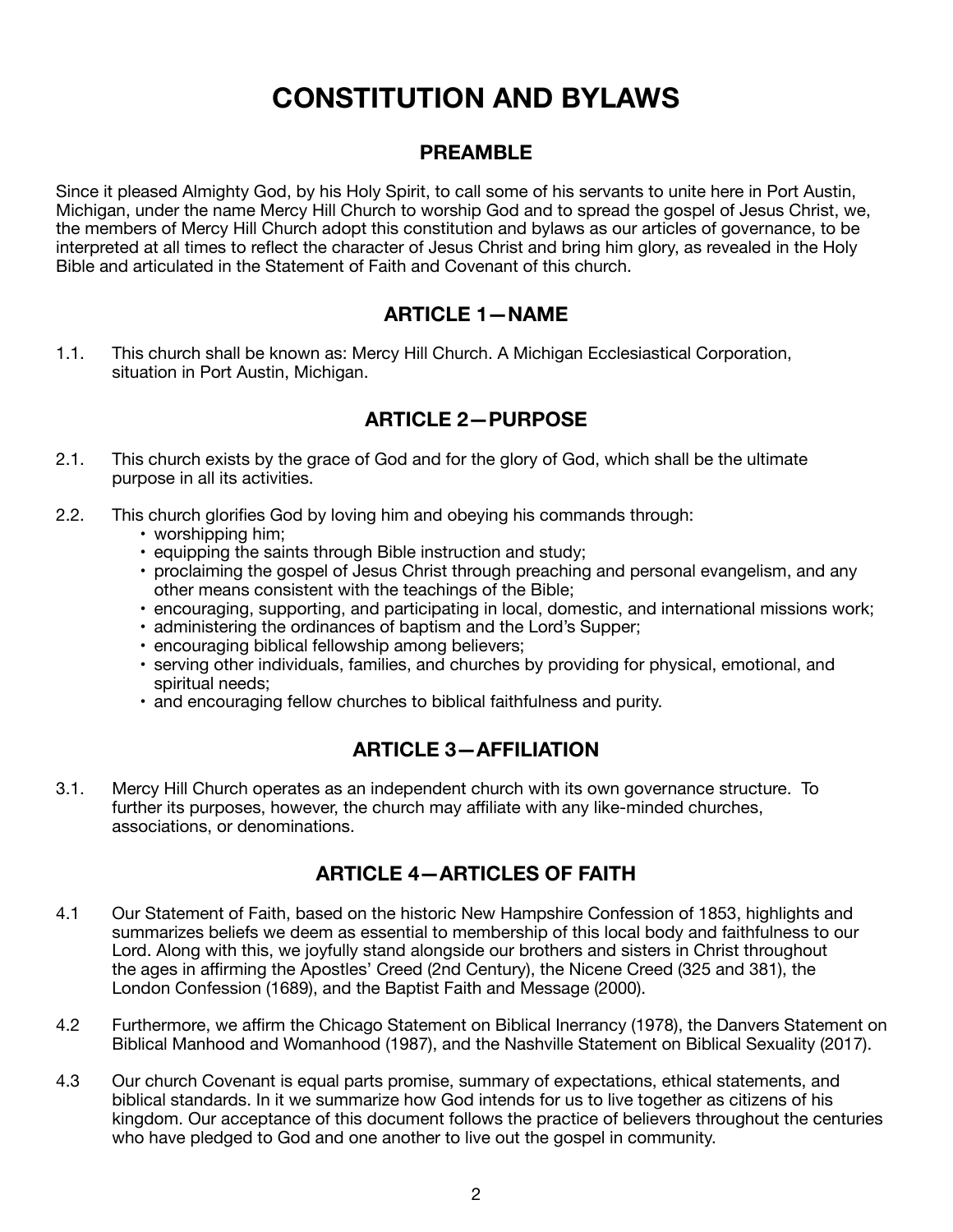4.4 Our Statement of Faith and Covenant do not exhaust the extent of what we believe and how we live. The Bible itself is the sole and final source of all that we believe and practice. We do believe, however, that our Statement of Faith and Covenant accurately represent the teachings of the Bible and, therefore, are binding upon all members. Both our Statement of Faith and church Covenant are incorporated as addendums to this Constitution and Bylaws.

# <span id="page-3-0"></span>**ARTICLE 5—MEMBERSHIP**

### **Section 1—Qualifications**

Members of this church shall be believers in Jesus Christ who:

- 5.1.1. give evidence of regeneration;
- 5.1.2. have been baptized as believers in obedience to Christ;
- 5.1.3. hold the doctrines of our church as expressed in the statement of faith; and
- 5.1.4. promise in writing to keep the commitments expressed in the church covenant.

### **Section 2—Admission**

5.2.1. An applicant shall be received as a member of the church upon the recommendation of the elders and the subsequent agreement of the majority of the members present and voting on the question at any members' meeting.

### **Section 3—Duties and Privileges**

Members shall be expected to participate actively in the life of the church by:

- 5.3.1. regularly attending its Lord's Day meetings;
- 5.3.2. faithfully observing its ordinances, namely, baptism and the Lord's Supper;
- 5.3.3. submitting to its discipline and instruction;
- 5.3.4. attending its members' meetings;
- 5.3.5. voting on the church's governing documents (constitution, statement of faith, and covenant) and on all other matters submitted to the congregation at a members' meeting.
- 5.3.6. contributing to the ministry of the church consistent with the gifts, time, and resources each has received from God.
- 5.3.7. No person who is not a member shall lead any ministry or hold any office of the church.

### **Section 4—Members' Meeting Responsibilities**

The church, duly assembled in a members' meeting, shall be responsible to:

- 5.4.1. elect and remove elders, deacons, and other officers;
- 5.4.2. receive applicants into membership;
- 5.4.3. recognize that membership has been terminated by death, apostasy, or voluntary resignation;
- 5.4.4. exercise church discipline;
- 5.4.5. approve an annual budget;
- 5.4.6. hear reports from the elders and, from time to time, the various deacons; and,
- 5.4.7. take any other action it deems necessary or desirable.

### **Section 5—On Church Discipline**

5.5.1. Any member consistently neglectful of his or her duties or guilty of unrepentant conduct contrary to the principles of Scripture, and so opposing the welfare of the church, may be subject to the admonition of the elders and the discipline of the church, according to the instructions of our Lord in Matthew 18:15–17, 1 Corinthians 5, and other Scriptures.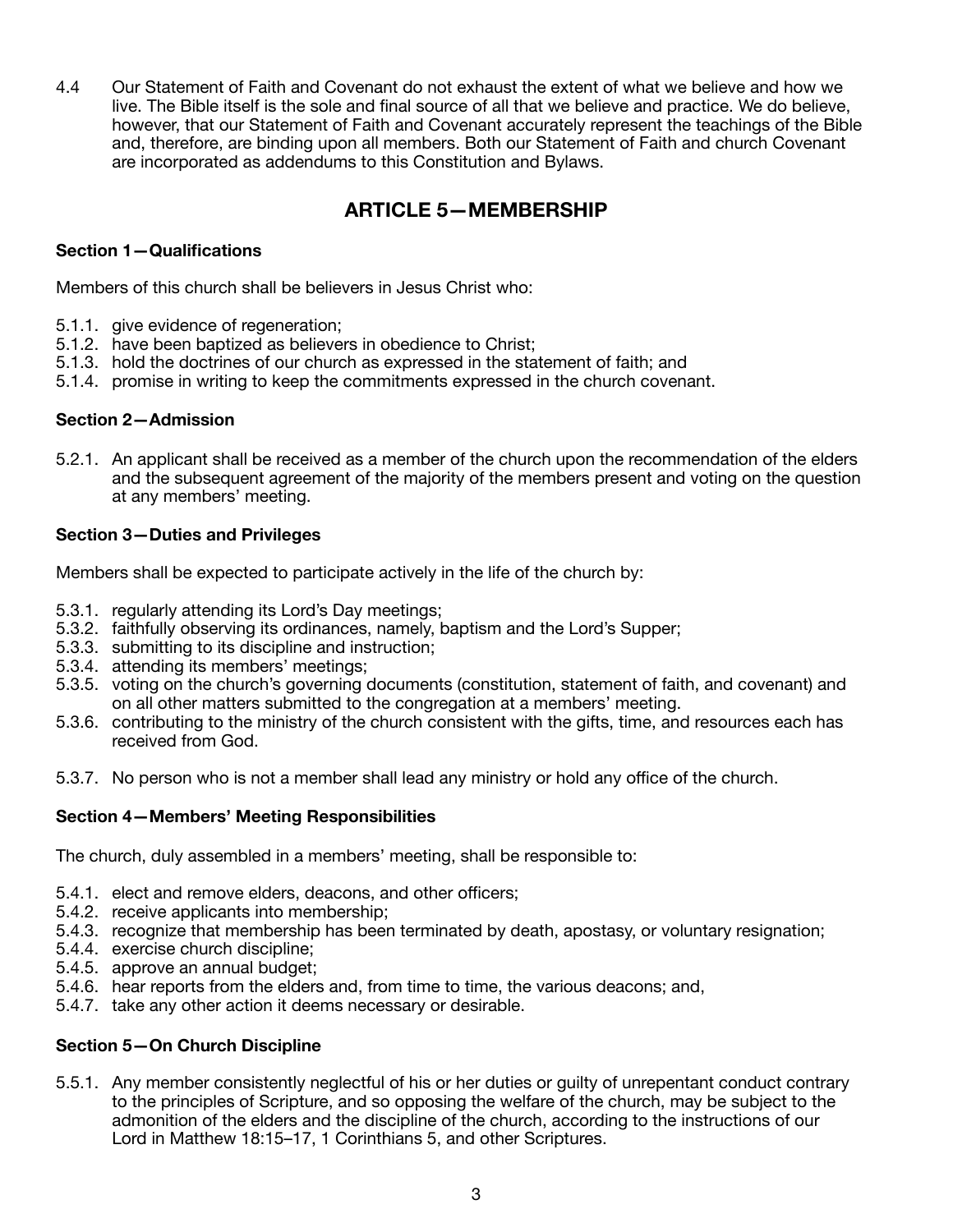- 5.5.2. Church discipline, then, should ordinarily be contemplated after individual private admonition has failed.
- 5.5.3. Church discipline can include admonition by the elders or congregation, removal from office, and excommunication (see Matthew 18:15–17; 2 Thessalonians 3:14–15; 1 Timothy 5:19– 20; 1 Corinthians 5:4–5).
- 5.5.4. The purpose of such discipline should be for:
	- the repentance, reconciliation, and spiritual growth of the person disciplined (see Proverbs 15:5; 29: 15; 1 Corinthians 4:14; Ephesians 6:4; 1 Timothy 3:4–5; Hebrews 12:1–11; Psalm 119:115; 141:5; Proverbs 17:10; 25:12; 27: 5; Ecclesiastes 7:5; Matthew 7:26–27; 18:15–17; Luke 17:3; Acts 2:40; 1 Corinthians 5:5; Galatians 6:1–5; 2 Thessalonians 3:6, 14–15; 1 Timothy 1:20; Titus 1:13–14; James 1:22);
	- the instruction in righteousness and good of other Christians, as an example to them (see Proverbs 13:20; Romans 15:14; 1 Corinthians 5:11; 15:33; Colossians 3:16; 1 Thessalonians 5:14 [note this is written to the whole church, not just to leaders]; 1 Timothy 5:20; Titus 1:11; Hebrews 10:24– 25);
	- the purity of the church as a whole (see 1 Corinthians 5:6–7; 2 Corinthians 13:10; Ephesians 5:27; 2 John 10; Jude 24; Revelation 21:2);
	- the church's corporate witness to non-Christians (see Proverbs 28:7; Matthew 5:13–16; John 13:35; Acts 5:1–14; Ephesians 5:11; 1 Timothy 3:7; 2 Peter 2:2; 1 John 3:10); and,
	- supremely, for the glory of God by reflecting his holy character (see Deuteronomy 5:11; 1 Kings 11:2; 2 Chronicles 19:2; Ezra 6:21; Nehemiah 9:2; Isaiah 52:11; Ezekiel 36:20; Matthew 5:16; John 15:8; 18:17, 25; Romans 2:24; 15:5–6; 2 Corinthians 6:14–7:1; Ephesians 1:4; 5:27; 1 Peter 2:12).

### **Section 6—Termination**

- 5.6.1. The church shall recognize the termination of a person's membership following his or her death or apostasy, and may do so following his or her voluntary resignation with intent to join another gospel-preaching church.
- 5.6.2. The church shall have authority to refuse a member's voluntary resignation or transfer of membership to another church, either for the purpose of proceeding with church discipline, or for any other reason the church deems necessary or prudent.
- 5.6.3. A member shall be removed from membership as a matter of church discipline ordinarily, but not necessarily, upon the recommendation of the elders and the later agreement of at least two-thirds of the members present and voting on the question at any members' meeting.

# <span id="page-4-0"></span>**ARTICLE 6—MEETINGS**

### **Section 1—Worship**

6.1.1. The church shall meet together for public worship each Lord's Day, and at other times throughout the week as the church may determine.

### **Section 2—Members' Meetings**

- 6.2.1. The church shall hold a regular members' meeting at least every quarter, without displacing the regular gathering of the church on the Lord's Day.
- 6.2.2. The elders, whenever they deem it necessary, or within thirty days of receiving a written request signed by ten percent of the membership, shall call a special members' meeting.
- 6.2.3. No members' meeting shall be held unless the date, time, and place of the meeting has been announced at every public meeting of the church for at least a week immediately before the members' meeting in question.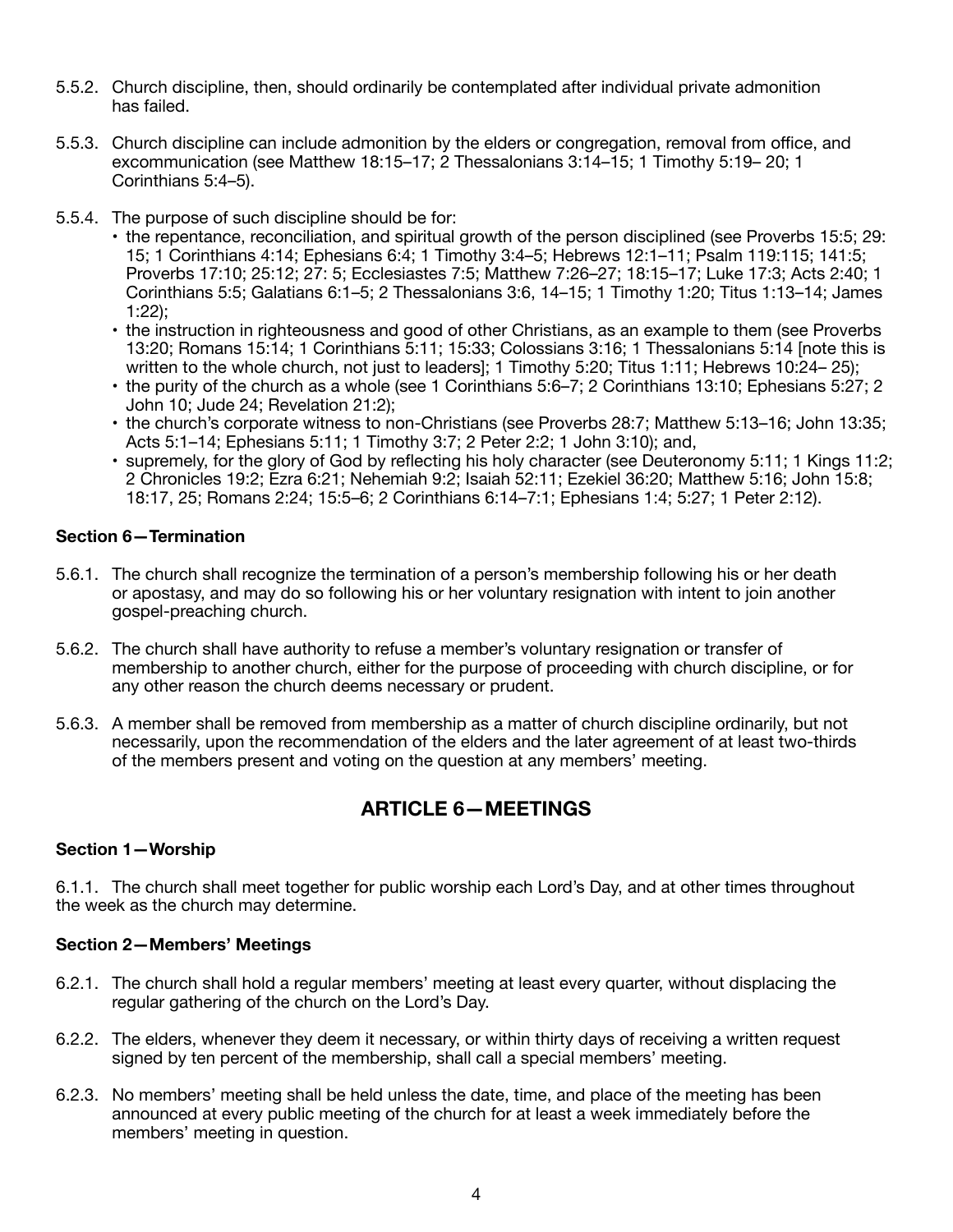- 6.2.4. An elder designated by the board of elders shall preside as moderator at all members' meetings, but shall have no vote, unless the members are equally divided on a question.
- 6.2.5. Members' meetings shall proceed in reasonable order, and the members present shall constitute a quorum to do business. Motions shall be adopted by a majority vote of the members present and voting on the question, except on matters otherwise provided for in this constitution.

# <span id="page-5-0"></span>**ARTICLE 7—GOVERNMENT**

### **Section 1—Summary**

7.1.1. The biblical offices in the church shall be elders, and deacons, but final earthly authority is vested in the assembled congregation.

### **Section 2—Elders**

- 7.2.1. Subject to the will of the congregation, the elders shall oversee the ministry, resources, legal, business, and facilities of the church.
- 7.2.2. The board of elders shall be composed of men who satisfy the qualifications set forth in 1 Timothy 3:1-7 and Titus 1:6-9 and who shall carry out their duties in accordance with 1 Peter 5:1-4.
- 7.2.3. Elders shall be recognized as follows: The elders may present the name of a nominee (or nominees) to the church at any regular members' meeting. For at least a month, the church shall consider whether the nominee is (or nominees are) qualified. Any member intending to vote against a nominee should express his or her objection to at least one elder as early as possible before the vote. Once at least a month has passed, the elders may move the nomination(s) to a vote at a regular members' meeting. The members shall vote on nominees one at a time. The moderator or his delegates shall count the votes, and any nominee immediately shall become an elder who receives the approval of at least three-quarters of the members present and voting on his nomination. In due haste after the vote, the church shall publicly recognize and set apart all such newly approved elders.
- 7.2.4. In accordance with 1 Timothy 2:12 and 3:2, women shall not serve as elders.
- 7.2.5. With the exception of the preaching elder (also called the lead pastor) and associate pastors, elders shall be reaffirmed by vote of the church one year after they are approved as elders, and triennially after the first year.
- 7.2.6. No elder shall hold the office of deacon during his tenure.
- 7.2.7. The board of elders shall choose its chairman and other officers. In accordance with the nonprofit corporation laws of Michigan, the board shall serve as the board of trustees of the corporation, and the elders shall designate the lead pastor or another elder to serve as the president of the corporation.
- 7.2.8. The elders shall, in keeping with Scripture (especially Acts 6:1-6; 1 Timothy 3:1-7; 5:17; Titus 1:5-9; James 5:14; and 1 Peter 5:1-5), take responsibility to shepherd God's flock by devoting themselves to prayer and the ministry of the Word. They shall have particular authority to:
- 7.2.9. plan and oversee worship services;
- 7.2.10. oversee the ordinances, namely baptism and the Lord's Supper;
- 7.2.11. examine and instruct prospective members;
- 7.2.12. oversee the process of church discipline;
- 7.2.13. examine and recommend candidates for all offices and positions;
- 7.2.14. oversee the work of deacons, and all other agents of the church;
- 7.2.15. give final oversight, when necessary, to the hiring and termination of non-elder church staff, as ordinarily conducted by the lead pastor; and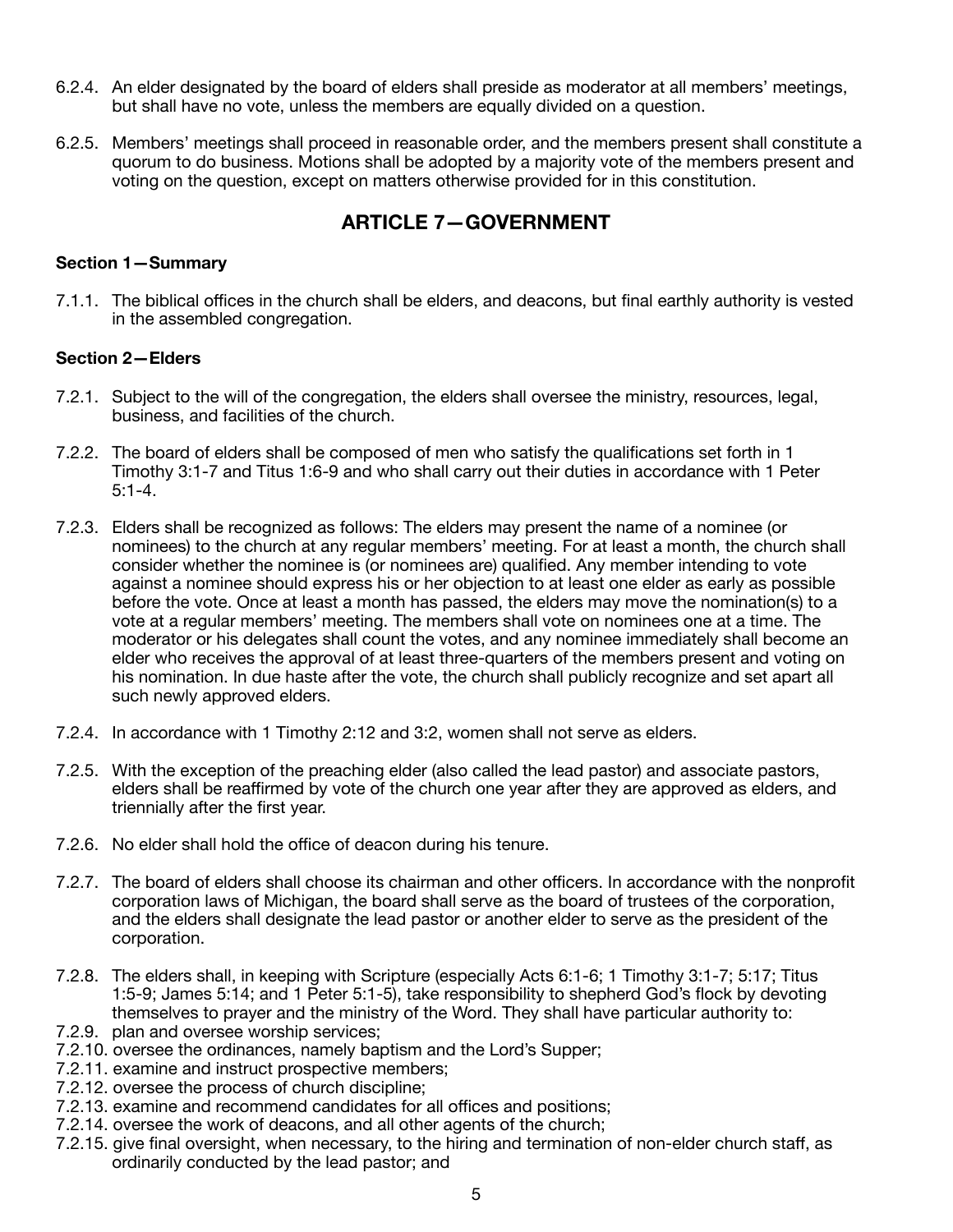- 7.2.16. take any other action which shall be necessary and proper for faithfully overseeing and shepherding the church.
- 7.2.17. Annually, after consulting with the deacons, and members of the church, the elders shall present to the church an itemized budget. This budget shall be presented for discussion at a specially called meeting and moved to a vote on the budget as a whole at the following members' meeting. No money shall be solicited by or on behalf of the church or any of its ministries without the approval of the elders.
- 7.2.18. An elder shall be removed from office upon the vote of two-thirds of the members present and voting on the question at any members' meeting. Any such action shall be done in accordance with the instructions in Matthew 18:15-17 and 1 Timothy 5:17-21.

### **Section 3—The Lead Pastor**

- 7.3.1. Primary responsibility for preaching and teaching the Scriptures in public meetings of the church will be vested in the lead pastor. As defined below, and in accordance with the ecclesiastical corporation laws of Michigan, the elders shall designate the lead pastor or another elder to serve as the president of the corporation. If the lead pastor is absent or incapacitated, the elders shall assume responsibility for his duties, any of which may be delegated to someone biblically qualified to perform such duties.
- 7.3.2. The lead pastor shall be selected as follows: The elders shall present the name of one nominee to the position of preaching elder at a regular members meeting. For at least a month, the church shall consider the nominee's gifts in preaching and teaching, his commitment to minister personally to the members of this church, and his wholehearted assent to the statement of faith and church covenant. Any member intending to vote against a nominee should express his or her objection to at least one elder as early as possible before the vote. Once at least a month has passed, the elders may move the nomination to a vote at a regular members' meeting. The moderator or his delegates shall count the votes, and if the nominee receives the approval of at least three-quarters of the members present and voting on his nomination, he shall immediately be the preaching elder (and, if he is not yet an elder and member, also an elder and member). In a reasonable time after the vote, the church shall publicly recognize and set apart the lead pastor. Cf. Art. 7, Sec. 4, Cl. 2 (selection process for associate pastor).
- 7.3.3. The lead pastor shall meet all the qualifications and hold all the rights and responsibilities of a church member. He shall meet all the qualifications and hold all the duties and responsibilities of an elder. In terms of formal authority, there shall be no distinction between an elder and a preaching elder.
- 7.3.4. The lead pastor shall not be subject to any term limit.
- 7.3.5. The lead pastor shall be removed from office upon the vote of two-thirds of the members present and voting on the question at any members' meeting. Any such action shall be done in accordance with the instructions in Matthew 18:15-17 and 1 Timothy 5:17-21.

### **Section 4—Associate Pastors**

- 7.4.1. The church may call additional pastors whose relationship to the preaching elder (or lead pastor) is that of associate. Other pastoral responsibilities may be vested in one or more associate pastors.
- 7.4.2. An associate pastor shall be selected in the same manner as the lead pastor. See Art. 7, Sec. 3, Cl. 2.
- 7.4.3. An associate pastor shall meet all the qualifications and hold all the rights and responsibilities of a church member. He shall meet all the qualifications and hold all the duties and responsibilities of an elder. In terms of formal authority, there shall be no distinction between an elder and an associate pastor.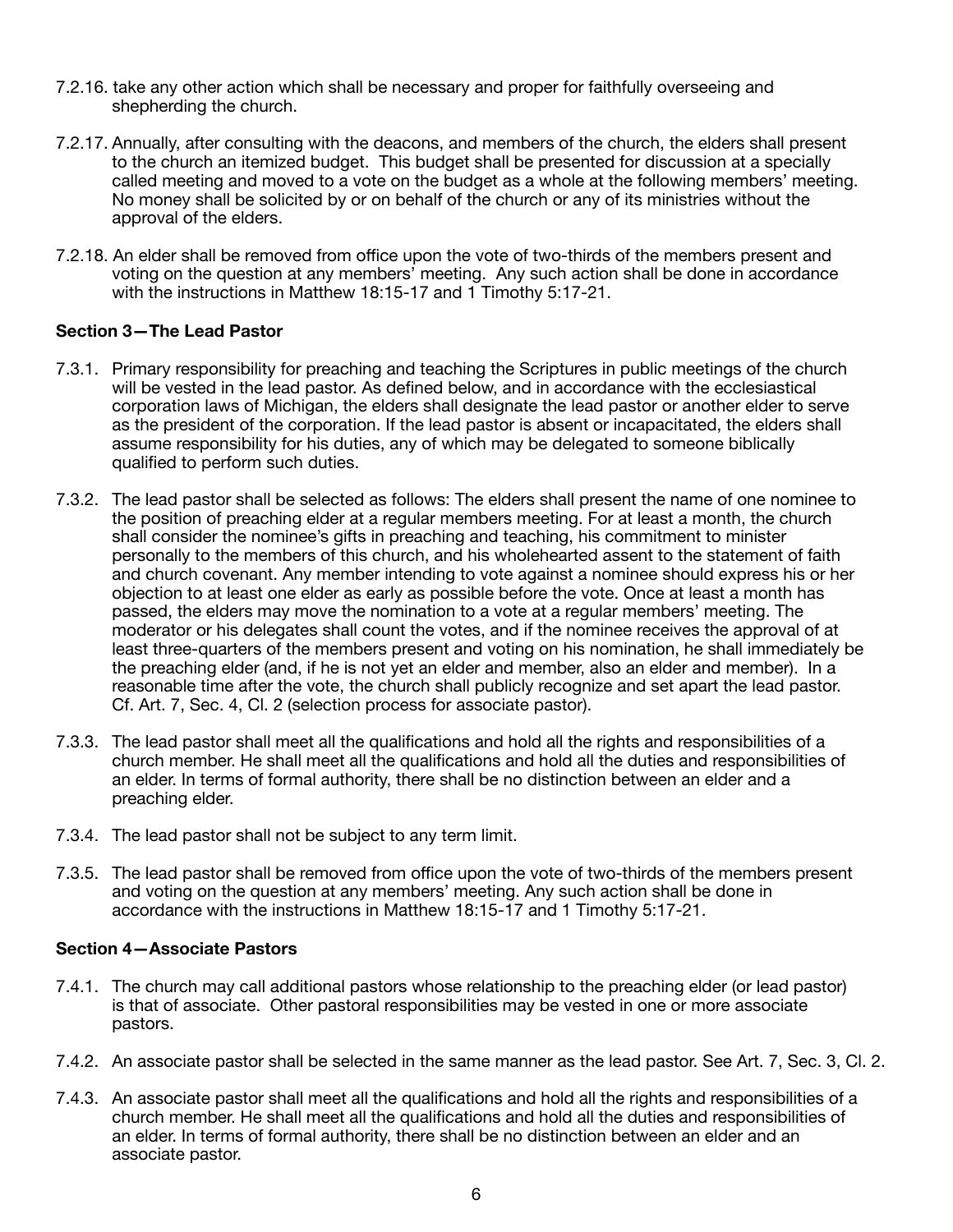- 7.4.4. An associate pastor shall not be subject to any term limit.
- 7.4.5. An associate pastor shall be removed from office upon the vote of two-thirds of the members present and voting on the question at any members' meeting. Any such action shall be done in accordance with the instructions in Matthew 18:15-17 and 1 Timothy 5:17-21.

### **Section 5—Deacons**

- 7.5.1. Particular service to the church shall be provided by deacons, who will vary in number depending on the needs of the church, and who shall satisfy the qualifications in 1 Timothy 3:8-13.
- 7.5.2. The deacons shall not meet together regularly as a body. Each diaconate position shall serve a particular need of the church, and shall be created or dissolved upon the recommendation of the elders and the later agreement of a majority of the members present and voting on the question at any members' meeting.
- 7.5.3. Deacons shall be recognized as follows: The elders may present the name of a nominee (or nominees) to the church at any regular members' meeting. For at least a month, the church shall consider whether the nominee is (or nominees are) qualified. Any member intending to vote against a nominee should express his or her objection to at least one elder as early as possible before the vote. Once at least a month has passed, the elders may move the nomination(s) to a vote at a regular members' meeting. The members shall vote on nominees one at a time. The moderator or his delegates shall count the votes, and any nominee immediately shall become a deacon who receives the approval of at least two-thirds of the members present and voting on the nomination. In due haste after the vote, the church shall publicly recognize and set apart all such newly approved deacons.
- 7.5.4. Deacons shall be elected to a renewable term of one year.
- 7.5.5. In keeping with the principles in Acts 6:1-6, deacons shall not exercise spiritual authority, but shall enable the elders to devote themselves to prayer and to the ministry of the word, work to maintain the unity of the church, and care for the physical needs of the church.
- 7.5.6. The church may recognize deacons to take responsibility to:
- 7.5.7. care for the temporal needs of members.
- 7.5.8. attend to the accommodations for public worship, and
- 7.5.9. encourage, support, and mobilize those able to help others and those with gifts of administration.
- 7.5.10. The deacons shall receive, hold, and disburse, upon approval from two elders, a fund for benevolence, reporting on its use to the elders at their request, and reporting to the church only its total receipts and total disbursements.
- 7.5.11. The deacons, with the agreement of the elders, may establish unpaid administrative positions or committees of members to assist them in fulfilling their responsibilities in the church.
- 7.5.12. A deacon may be removed from office upon the recommendation of the elders and the later vote of a majority of the members present and voting on the question at any members' meeting.

### <span id="page-7-0"></span>**ARTICLE 8—ADMINISTRATION**

### **Section 1—President**

8.1.1. The elders' designee, whether the lead pastor or another elder, shall serve as president of the corporation, assuming all its responsibilities and other responsibilities delegated by the board of elders. The president shall have general supervision and direction of the business and affairs of the church. The president shall recuse himself from any board discussion and vote regarding his duties, responsibilities, and compensation.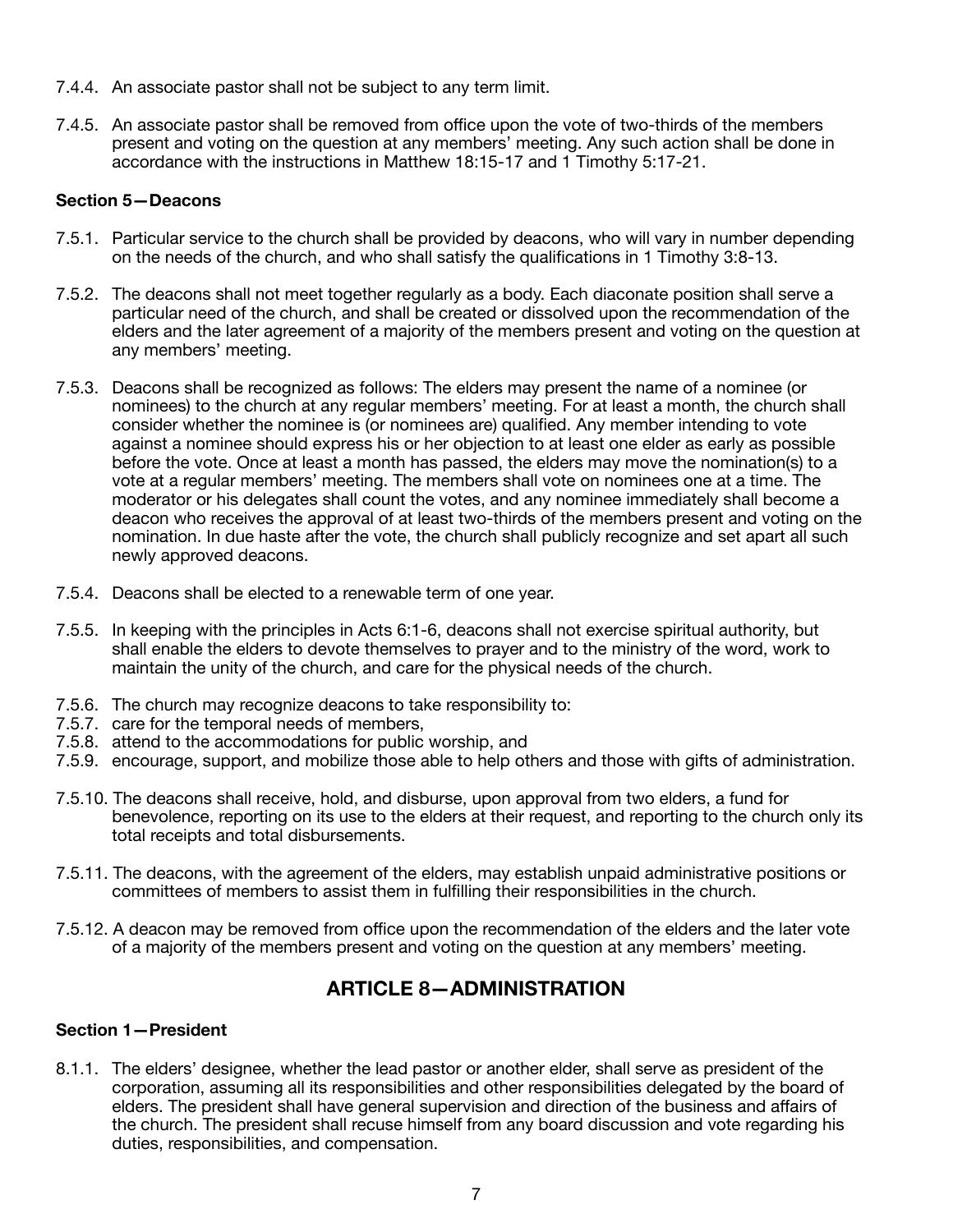The president or chairman of the board of elders shall execute any necessary documents on behalf of the church, except where that responsibility is expressly delegated by the board to some other officer or agent of the church.

### **Section 2—Clerk**

- 8.2.1. The clerk shall record the minutes of all regular and special members' meetings of the church. In compliance with the nonprofit corporation laws of Michigan, the clerk shall serve as the secretary of the corporation.
- 8.2 2 The clerk shall be a member of the church. The clerk shall not be an elder.
- 8.2.2. The clerk shall be selected to a renewable term of one year upon the recommendation of the elders and the later agreement of a majority of the members present and voting on the question at any members' meeting.
- 8.2.3. The clerk may be removed from office by a majority vote of the members present and voting on the question at any members' meeting.

### **Section 3—Treasurer**

- 8.3.1. The treasurer shall ensure that all funds and securities of the church are properly secured in the banks, financial institutions, or depositories held by the church. The treasurer shall also ensure that full and accurate accounts of receipts and disbursements are kept in books belonging to the church, and that adequate controls are implemented to guarantee that all funds belonging to the church are appropriately handled by any officer, employee, or agent of the church. The treasurer shall provide to the elders at least once a year, or whenever the elders may require it, an account of all financial transactions since the last complete account and of the financial condition of the church. The treasurer shall also present reports of the account balances, revenues, and expenses of the church at regular members' meetings.
- 8.3.2. The treasurer shall be selected to a renewable term of one year upon the recommendation of the elders and the later agreement of a majority of the members present and voting on the question at any members' meeting.
- 8.3.3. The treasurer shall be a member of the church. No elder or paid staff member of the church may serve as treasurer.
- 8.3.4. The treasurer shall be removed from office upon the recommendation of the elders and the later vote of a majority of the members present and voting on the question at any members' meeting.

# <span id="page-8-0"></span>**ARTICLE 9—AMENDMENTS**

- 9.1. The statement of faith or church covenant shall be amended upon the recommendation of the elders and the agreement of three-quarters of the members voting on the question at any regular members' meeting, provided the amendment was presented by the elders in writing at a previous regular members' meeting, and was announced at every public meeting of the church during the two weeks immediately before the vote.
- 9.2. This constitution shall be amended upon the recommendation of the elders and the agreement of two-thirds of the members voting on the question at any regular members' meeting, provided the amendment was presented by the elders in writing at a previous regular members' meeting, and was announced at every public meeting of the church during the two weeks immediately before the vote.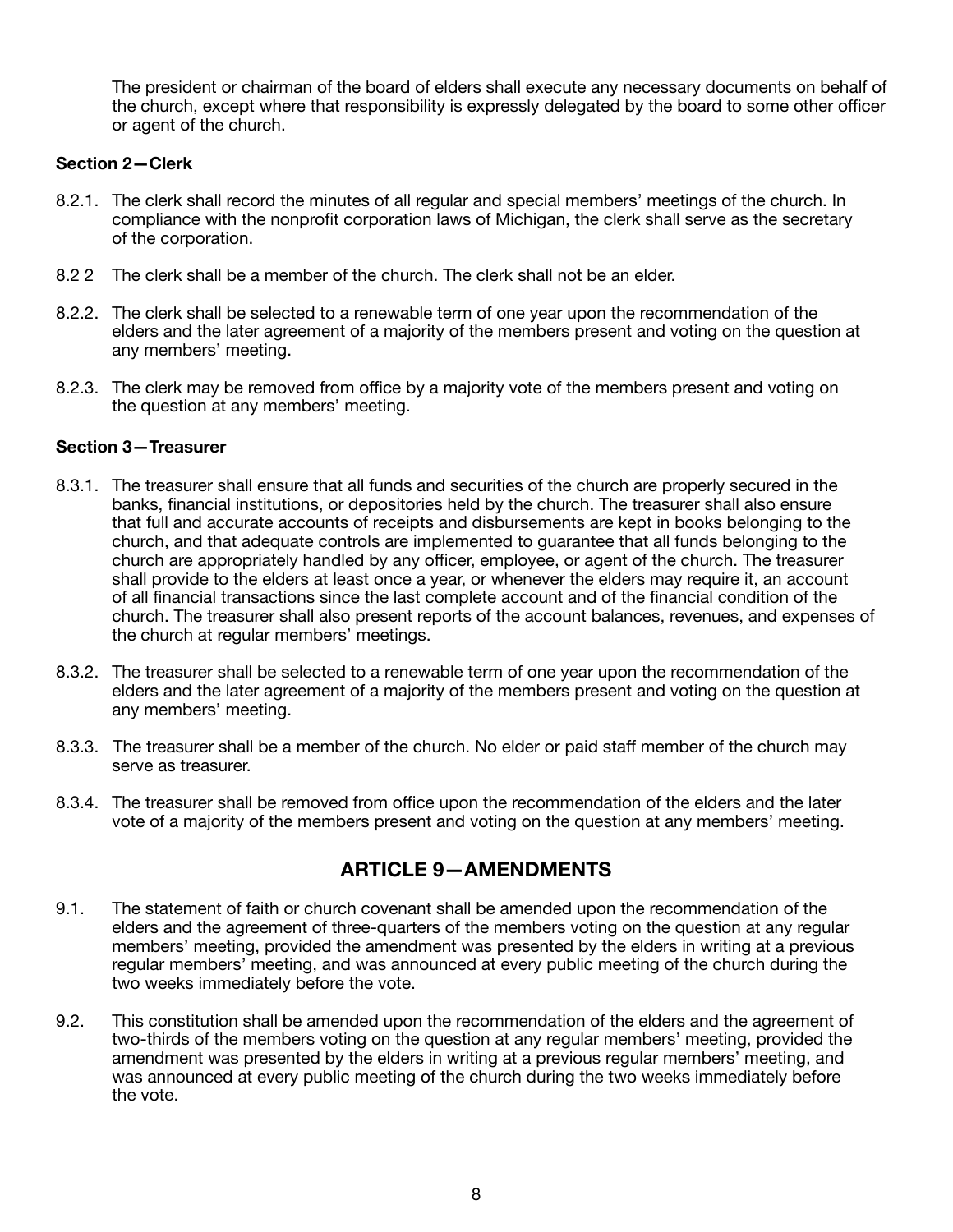# <span id="page-9-0"></span>**ARTICLE 10—DISPUTE RESOLUTION**

- 10.1. Believing that the Bible commands Christians to make every effort to live at peace and to resolve disputes with each other in private or within the Christian church (see, e.g., Matt. 18:15-20; 1 Cor. 6:1-8), the church shall urge its members to resolve conflict among themselves according to biblically based principles, without resorting to the civil courts.
- 10.2. In the case of alleged criminal behavior, it may be appropriate to resolve conflict in the criminal courts, not least because such alleged criminal behavior may in some cases legally be required to be reported to the government authorities (see Romans 13:3-4.)
- 10.3. Consistent with its call to peacemaking, the church shall encourage members to use biblical principles and avoid lawsuits to resolve disputes among themselves and with those outside the church—including believers and unbelievers, and individuals and corporations. The elders may adopt policies and procedures to encourage the church to live up to these aspirations.

### <span id="page-9-1"></span>**ARTICLE 11—INDEMNIFICATION**

- 11.1. Mandatory: If a legal claim or criminal allegation is made against a person because he or she is or was a director, officer, employee, or agent of the church, the church shall provide indemnification against liability and costs incurred in defending against the claim if a majority of the elders determine that the person acted (a) in good faith, (b) with the care an ordinarily prudent person in a similar position would exercise under similar circumstances, and (c) in a manner the person reasonably believed to be in the best interest of the church, and (d) the person had no reasonable cause to believe his or her conduct was unlawful.
- 11.2. Permissive: With the unanimous decision of the elders, the church also may indemnify any person who acted in good faith and reasonably believed that his or her conduct was in the church's best interest and not unlawful.
- 11.3. Determinations: If a quorum of the elders is not available for an indemnification determination because of the number of elders seeking indemnification, the requisite determination may be made by the membership or by special legal counsel appointed by the membership.

# <span id="page-9-2"></span>**ARTICLE 12—DISSOLUTION**

12.1. In the event of the dissolution of this church, all of its debts, when possible, shall be fully satisfied. None of its assets or holdings shall be divided among the members or other individuals, but shall be irrevocably designated, as approved by a simple majority of the members present at a members' meeting, to one or more religious organizations which meet the qualifications described in Section 501(c)(3) of the Internal Revenue Code and which are in agreement with the letter and spirit of the Statement of Faith of this church. Any such assets not so disposed of shall be disposed of exclusively for such exempt purposes by a court of competent jurisdiction where the principal office of the corporation is then located.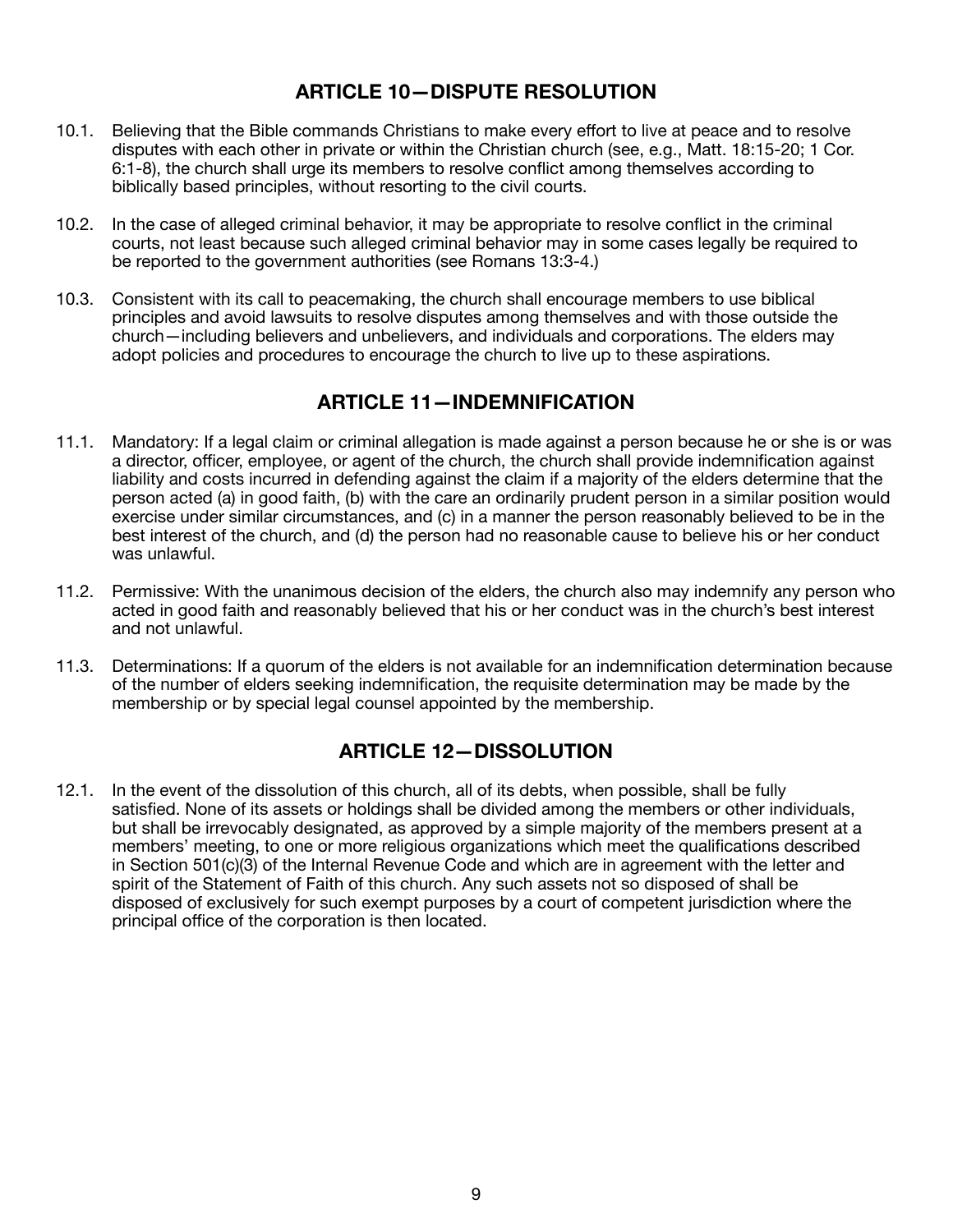# <span id="page-10-0"></span>**STATEMENT OF FAITH**

#### **Introduction**

From the time of the Apostles to today, Christians have laid out their beliefs in brief, definitive statements. As those who know God, we believe it necessary to set forth in a concise fashion the cornerstone truths of our church as guided by Scripture.

Our Statement of Faith, based on the historic New Hampshire Confession of 1853, highlights and summarizes beliefs we deem as essential to membership of this local body and faithfulness to our Lord. All who join our church are required to affirm this Statement of Faith and are responsible for believing and living in accordance with it.

### **I. The Scriptures**

We believe the Holy Bible was written by people who were divinely inspired, and that it is a perfect treasure of heavenly instruction. God is its author, salvation is its purpose, and truth, without any mixture of error, is its content. Scripture reveals the principles by which God will judge us. Therefore, it is now, and will be to the end of the world, the true center of Christian union and the supreme standard for evaluating all human conduct, creeds, and opinions.

### **II. The True God**

We believe there is one and only one living and true God —an infinite, intelligent Spirit. His name is the LORD, the Maker and Supreme Ruler of heaven and earth. He is inexpressibly glorious in holiness and is worthy of all possible honor, confidence, and love. In the unity of the Godhead there are three persons: the Father, the Son, and the Holy Spirit. They are equal in every divine perfection, and they carry out distinct but harmonious offices in the great work of redemption.

### **III. Humanity and the Fall**

We believe humanity is the special creation of God, made in his own image. God created them male and female as the crowning work of His creation. The gift of gender is thus part of the goodness of God's creation. The gift of marriage consists of the uniting of one man and one woman in covenant commitment for a lifetime, and this gift models the way God relates to His people. God created the human race in holiness under his law. By voluntary transgression, however, humanity fell from that holy and happy state. As a result, all people are now sinners, not by external compulsion but by choice. They by nature entirely lack the holiness that is required by the law of God and are actively inclined to evil. Therefore, they are under just condemnation to a sentence of eternal ruin, without defense or excuse.

#### **IV. The Way of Salvation**

We believe the salvation of God's people is completely by grace, through the mediatorial offices of the Son of God. By the appointment of the Father, he freely took to himself our nature but without sin. He honored the divine law by his personal obedience and made a full atonement for our sins by his substitutionary death, satisfying God's wrath. He rose from the dead and is now enthroned in heaven. Jesus, the Son, unites in his wonderful person the tenderest sympathies with divine perfections and, as such, is qualified in every way to be a suitable, compassionate, and all-sufficient Savior.

### **V. Justification**

We believe the great gospel blessing that Christ secures to those who believe in him is justification. Justification includes the pardon of sin, righteous standing before God and his people, and the promise of eternal life founded on principles of righteousness. It is not given because of any works of righteousness we have done but only through faith in the Redeemer's blood. By virtue of this faith his perfect righteousness is freely imputed to us by God. Justification immediately brings us into a state of most blessed peace and favor with God and secures every other blessing we need for time and eternity.

### **VI. The Freeness of Salvation**

We believe the blessings of salvation are made free to all by the gospel. It is the immediate duty of all to accept them by a heartfelt, penitent, and obedient faith. Preventing this salvation is every sinner's inherent depravity and rejection of the gospel, a rejection that aggravates a sinner's condemnation.

#### **VII. Grace in Regeneration**

We believe sinners must be regenerated, or born again, in order to be saved. Regeneration consists of God's gift of a holy inclination to the mind. It is accomplished in a way that is beyond our comprehension. It is carried out by the power of the Holy Spirit using divine truth to obtain our voluntary obedience to the gospel. The proper evidence of regeneration appears in the holy fruits of repentance, faith, and newness of life.

#### **VIII. Repentance and Faith**

We believe repentance and faith are sacred duties as well as inseparable graces. They are produced in our souls by the regenerating Spirit of God, who convinces us of our guilt, danger, helplessness, and the way of salvation by Christ. And they consist of turning to God with genuine sorrow, confession, and a petition for mercy; receiving heartily the Lord Jesus Christ as Prophet, Priest and King; and relying on him alone as the only and allsufficient Savior.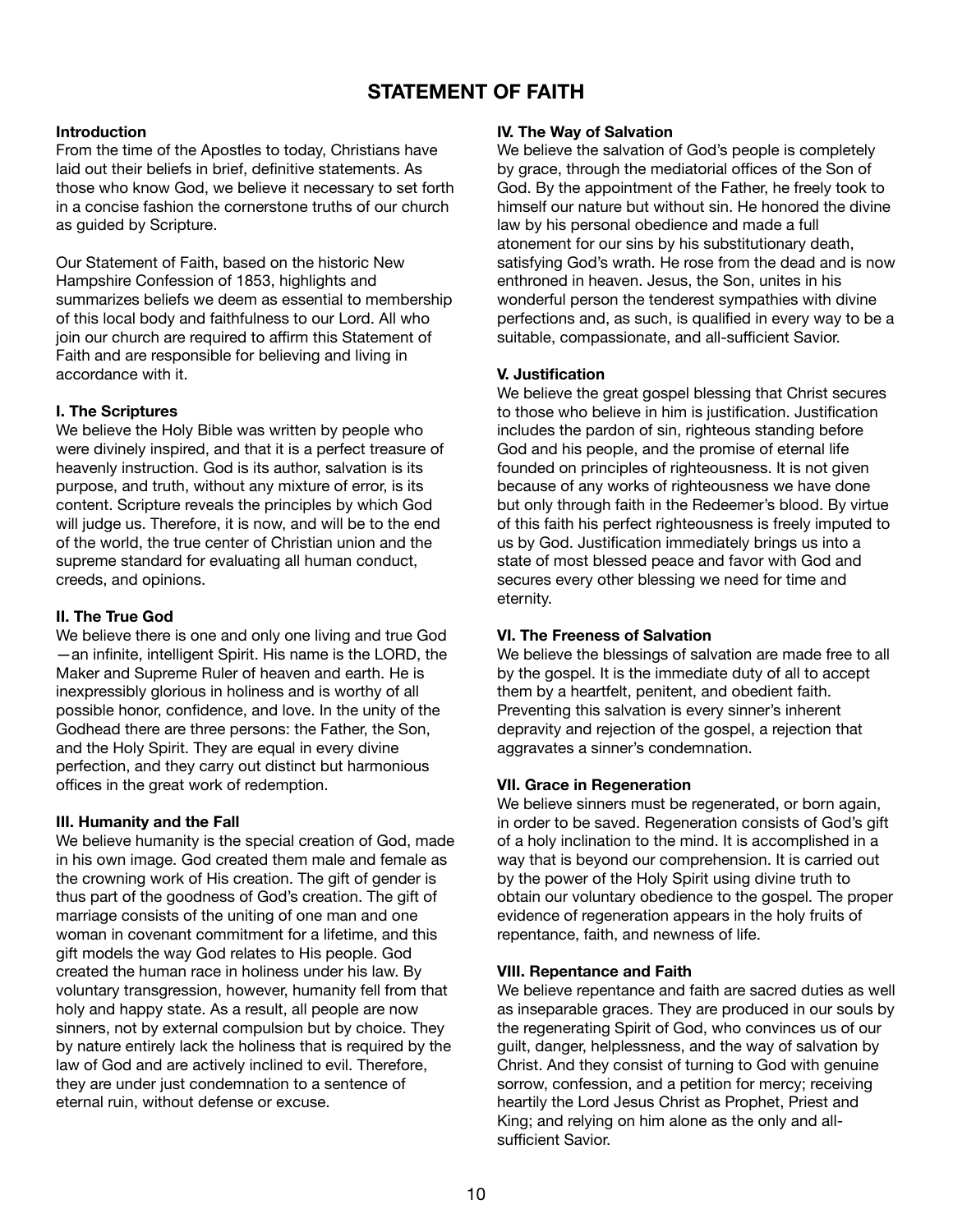### **IX. God's Purpose of Grace**

We believe election is the eternal purpose of God according to which he graciously regenerates, sanctifies, and saves sinners. Election is perfectly consistent with human free agency and includes all the means necessary to achieve God's purpose. It is a most glorious display of God's sovereign goodness, which is infinitely free, wise, holy, and unchangeable. Election completely rules out boasting and promotes humility, love, prayer, praise, trust in God, and the active imitation of his free mercy. It encourages the greatest possible exercise of human responsibility. The election of individuals to life may be confirmed by its effects in everyone who truly believes the gospel. Election is the foundation of Christian assurance, and confirming our election deserves our greatest diligence.

#### **X. Sanctification**

We believe sanctification is the process by which we are made partakers of God's holiness, according to his purpose. Sanctification is a progressive work. It begins in regeneration and continues in the hearts of believers by the presence and power of the Holy Spirit and by God's appointed means. These means include the word of God, self-examination, self-denial, watchfulness, prayer, and the oversight and fellowship of the visible church.

#### **XI. The Perseverance of Saints**

We believe all genuine believers endure to the end. Their persevering obedience to Christ and attachment to his people are the primary marks distinguishing them from superficial professors. A special providence watches over their welfare, and they are kept by the power of God through faith to salvation.

### **XII. The Harmony of the Law and the Gospel**

We believe the law of God is the eternal and unchangeable rule of his moral governance. It is holy, just, and good. Fallen human beings are unable to fulfill the precepts of the law, which the Scriptures attribute entirely to their love of sin. A chief purpose of the gospel is to deliver people from this love and to restore them through a mediator to a sincere obedience to the holy law. The visible church's means of grace share this great purpose.

#### **XIII. A Gospel Church**

We believe a visible church of Christ is a congregation of baptized believers, joined together by covenant in the faith and fellowship of the gospel. A visible church observes the ordinances of Christ, submits to his laws, and exercises the gifts, rights, and privileges invested in them by his word. The only scriptural officers of the church are elders (also called overseers or pastors) and deacons, whose qualifications and duties are defined in the epistles to Timothy and to Titus.

#### **XIV. Baptism and the Lord's Supper**

We believe that Christian baptism is the immersion of a believer in water into the name of the Father, the Son, and the Holy Spirit. It is a solemn and beautiful emblem that declares our faith in the crucified, buried, and risen Savior as well as our union with him in death to sin and resurrection to a new life. Baptism is a prerequisite to the privileges of church membership and the Lord's Supper. We likewise believe that the Supper is a symbolic act of obedience whereby the members of the church, following earnest self-examination, use bread and the cup in a sacred manner to commemorate together the dying love of Christ. The ordinances belong to the gathered church, marking off believers from unbelievers and making the church visible on earth.

### **XV. The Lord's Day**

We believe the first day of the week is the Lord's Day. It is a Christian institution for regular observance. It commemorates the resurrection of Christ from the dead and points to the rest that awaits the people of God. It should include exercises of worship and spiritual devotion, both public and private. Activities on the Lord's Day should be commensurate with the Christian's conscience under the lordship of Jesus Christ.

#### **XVI. Civil Government**

We believe civil government exists by divine appointment for the benefit and good order of human society. Government officials are to be prayed for, conscientiously honored, and obeyed. The principle exception is for matters contrary to the will of our Lord Jesus Christ, who is the only Lord of the conscience, and the Prince of the kings of the earth.

#### **XVII. The Righteous and the Wicked**

We believe there is a radical and essential difference between the righteous and the wicked. Only those who are justified by faith in the name of the Lord Jesus and sanctified by the Spirit of our God are truly righteous in his judgment. In contrast, all those who continue in impenitence and unbelief are wicked in his sight and under the curse. This distinction among people holds both at death and afterward.

#### **XVIII. The World to Come**

We believe the end of the world is approaching. At the last day Christ will descend from heaven and raise the dead from the grave to final retribution. A public separation will then take place, in which the wicked will be justly assigned to endless punishment and the righteous to endless joy. This judgment will determine forever on principles of righteousness the final state of people in heaven or hell.